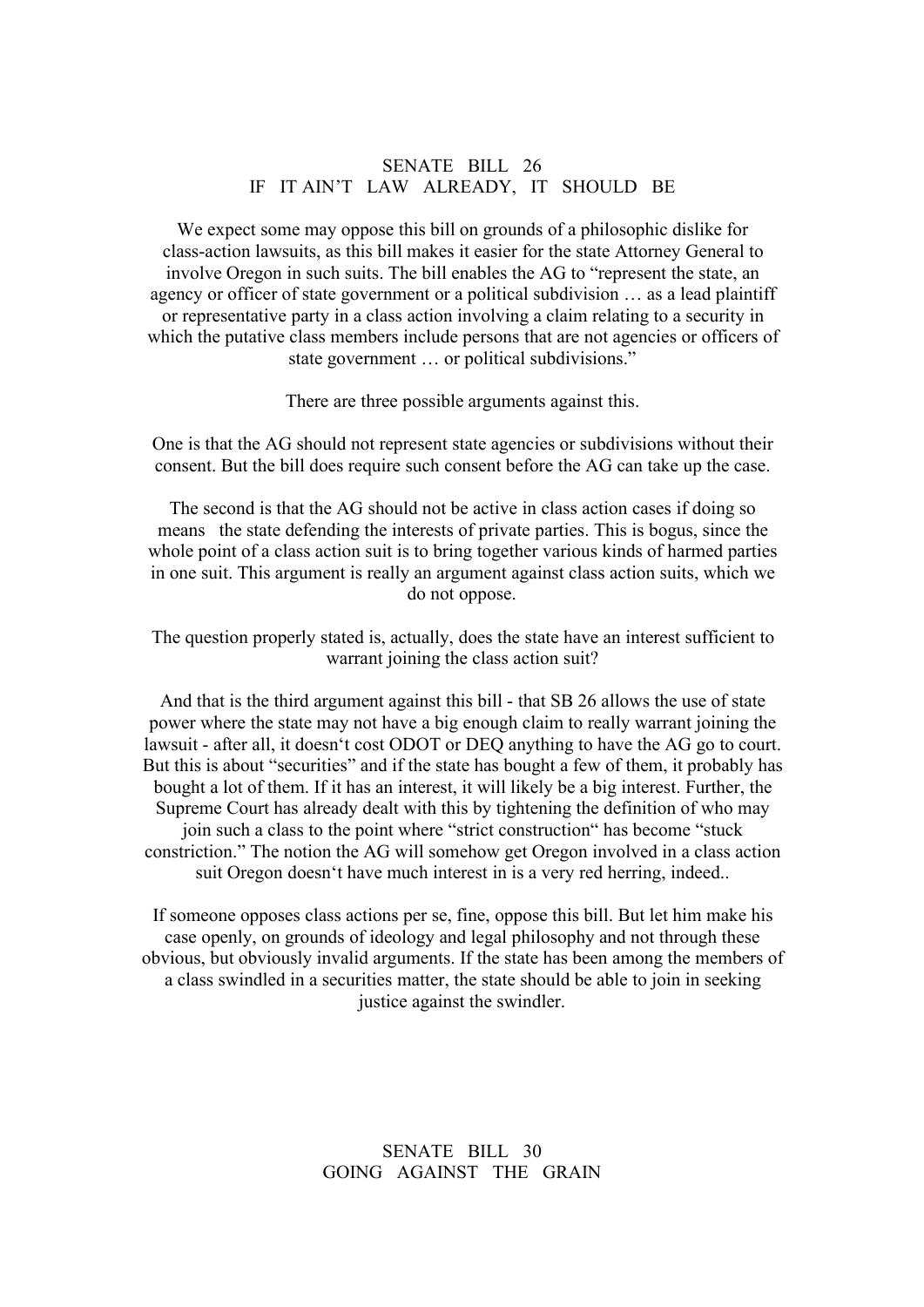This bill would lift the tax burden on the people tax relief usually bypasses: the guy, gal or family well below the poverty line, whom Oregon taxes, we have read, more severely than most states. So here is a tax relief that can make a difference in ordinary lives.

SB 30's proposed tax code changes would not create huge changes for our poorest working families, but then, they don't have huge incomes or huge taxes in the first place. We've crunched some numbers and the bill does appear to cut taxes a bit for the poorest among us. For taxpayers earning less the \$5,000, we have not reached any numbers, preferring to let those better versed in tax law deal with the question of what is a person's "taxable income" at that low level. But we can say that for a taxpayer earning \$6,000 this bill would drop his tax from \$390 to \$314. For one earning \$7,000, it would go from \$490 to \$384. For one earning \$10,000, from \$760 to \$594. And for one earning \$15,000, from \$1,210 to \$980.

These are not big sums, but when you are that poor, every nickel helps. We are already seeing inflation creep up on us, even by Commerce Department standards. (Amazing how that department reports "core inflation" as excluding food and energy costs - the two going up the fastest!) Inflation is here, and our large and growing national deficit ensures it will worsen; and most salaries we know of are not keeping up. A little tax relief for our most vulnerable taxpayers seems warranted.

As long we're on the subject - how about a minimum alternative tax for corporations so PGE never again can pay \$10 income tax, as it did one recent tax year. If such an alternative minimum, at say, \$1,000 endsup affecting, say, 1,000 companies with clever accountants, it would raise \$1 million. That's not a lot in terms of Oregon's budget deficit, but it would help. And (at \$1,000 per corporation) it would not be enough to prompt one company to move one factory, office or job from Oregon. But it could balance SB 30 and make it all more-or-less revenue neutral. Such an additional bill or added provisions should include a clause requiring that the alternative minimum be revisited every ten years, to make sure bracket creep due to inflation does not do to this what inflation has done to the federal alternative minimum tax (i.e., make it apply more and more to taxpayers with less and less.)

We could thereby craft tax relief for the poorest taxpayers, end the outrage of billion-dollar companies paying virtually no income tax, lose no jobs in the process, and avoid the unintended consequences of the federal alternative minimum tax. Is that too much to ask?

The legislature, The Oregonian recently reported, is seeking ways to recover legitimacy for the state. This is how to do it.

### SENATE BILL 36 SAVING ON SUBPOENA SERVICE COSTS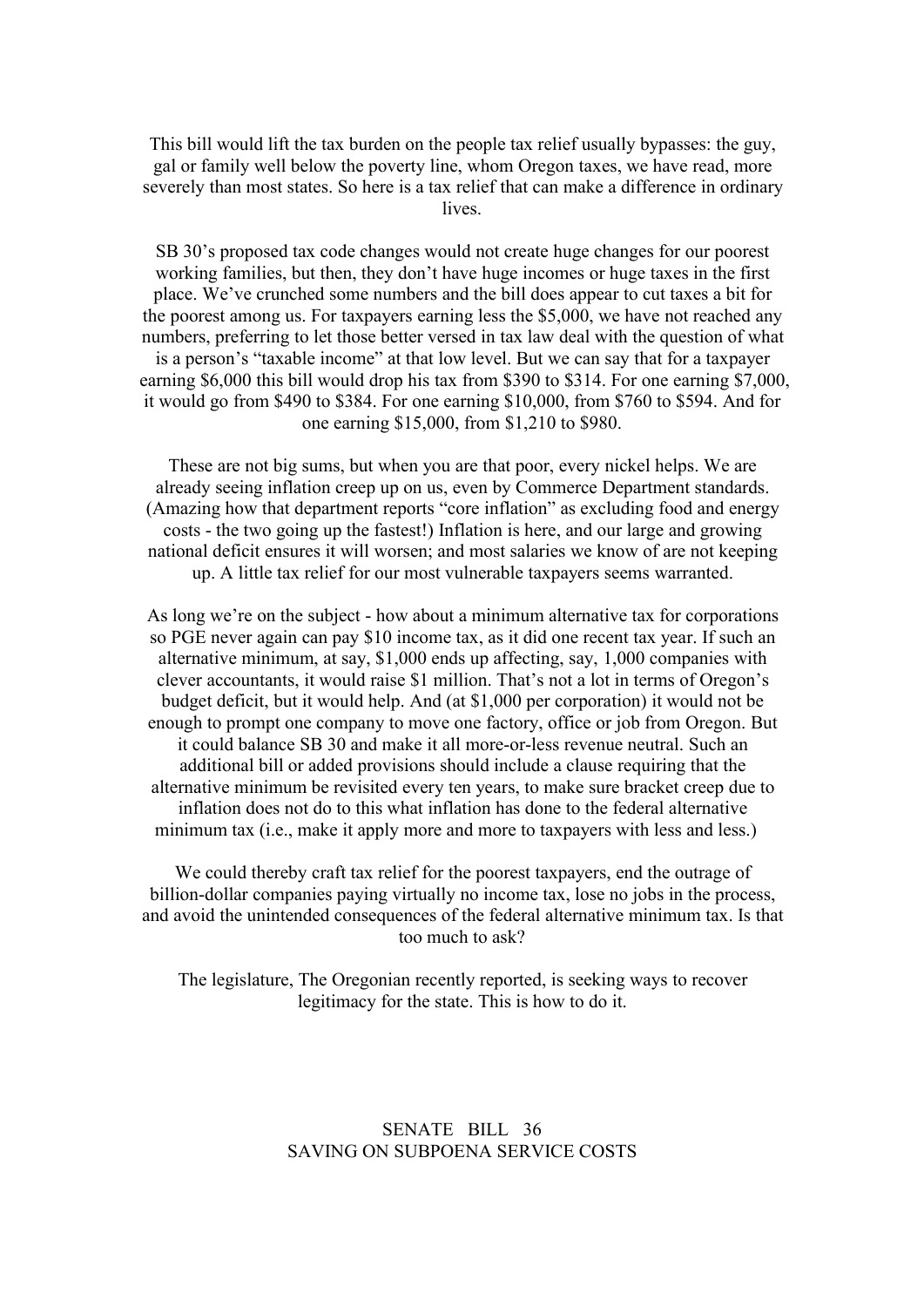It's not that we don't trust the U.S. Post Office - though we wonder why a letter sent from Toledo to Newport has to be routed through Salem - but we do not favor this bill. SB 36 would allow service of a subpoena by certified/registered return receipt mail, instead of by a process server, when the time or date of a court appearance has been changed.

We think the idea of a subpoena served by a process server, with its built-in protections and assurance of actual receipt and actual knowledge by the person served, was one of the great ideas of English common law. Not all things new are worthy. The possibility that a person may move, be ill, or get divorced and have the ex-spouse sign for him or her in spite - not to mention the possibility of plaintiff deceit, prosecutorial misbehavior or court error - were present back in Merry Ole England. They have not disappeared. Kill this bill.

### SENATE BILL 38

# SENATE BILL 38 EITHER A VERY GOOD THING, OR A WASTE OF TIME & MONEY

Another commission? To study another problem? With another broad mandate to look at virtually everything in a field - in this case, K - 12 financial costs, non-classroom revenue losses and reform thereof - and no power to mandate anything. Is this worth it. Probably, yes.

Let's put it this way. If there is even an outside chance something useful might come of this bill, it is worthwhile. And we think there probably is that chance. We like the mission SB 38 gives the study commission it creates:

- a. study the entire K 12 public school system, including the Department of Education, school districts and education service districts;
- b. identify all barriers within the system that diminish resources available to the classroom;
- c. identify statutes and rules relating to K 12 that create barriers to providing additional resources to the classroom;

d. recommend solutions for providing additional resources to the classrooms; and e. recommend how any additional resources could be gained from the elimination or amendment or repeal of statutes orrules and how these additional resources could be redirected towards reducing class size, increasing the number of classroom teachers, making available additional classroom support materials, and increasing the number of courses offered to students.

We have numerous mandatory programs - many useful, some redundant, some downright Stalinist (like those abominable student surveys) - that do not advance classroom education. We do not advocate wholesale destruction of all such programs. That would cause new forms of damage; some of them are doubtless worth having. Rather, we would like to see existing programs and policies that cost money which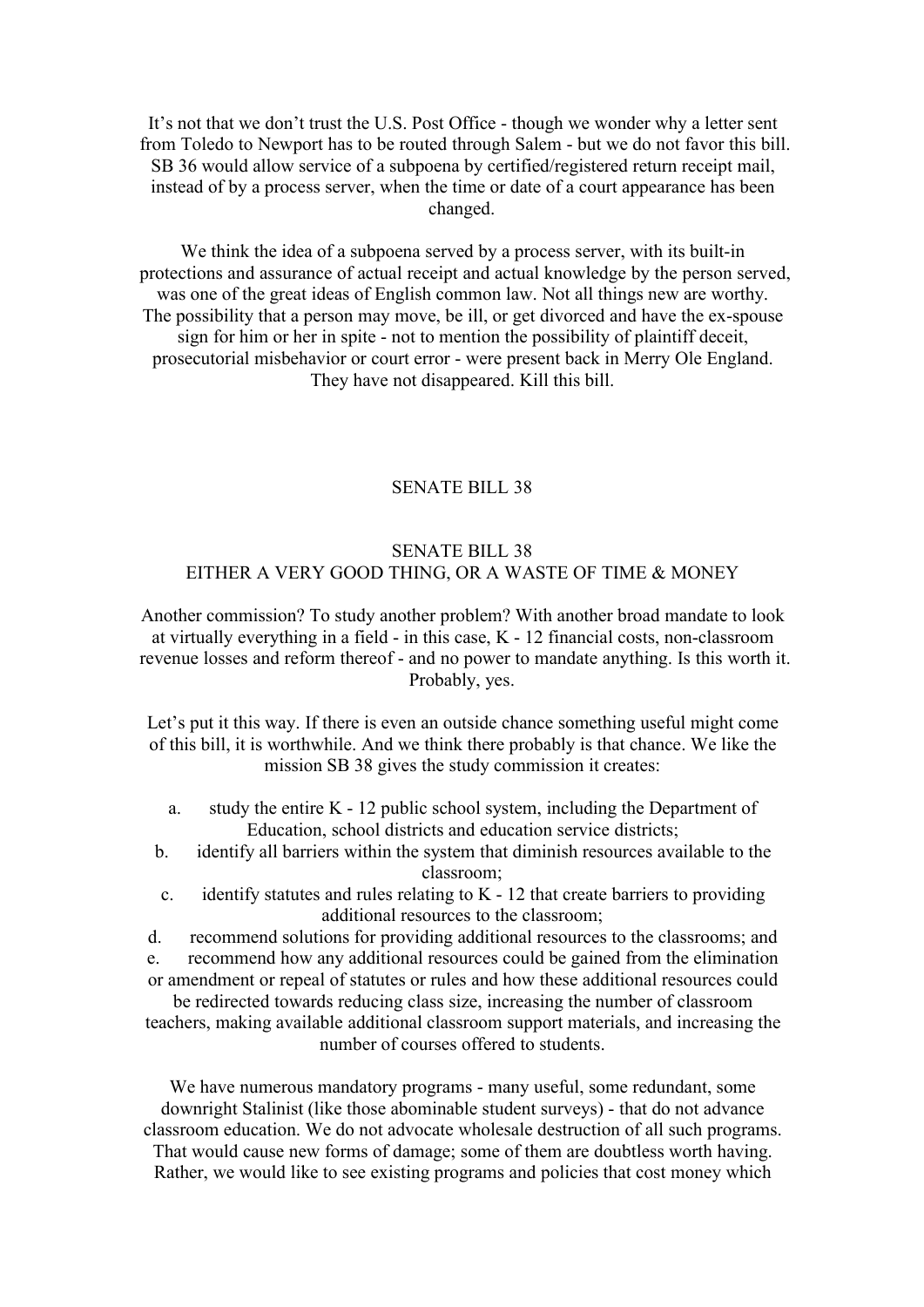could go to classrooms tested against specific standards. May we propose:

The use or program or rule must not be likely to provide only little aid or assistance (in learning or generally), or little effective aid or assistance, to its target group of students, even if the target group is a group that is truly in need of some aid; The use or program or rule must not, however well-intentioned, be experienced or be likely to be experienced, by its nature or its implementation, as condescending, demeaning or insulting by the student or parent (or groups thereof) who are the intended beneficiaries or participants;

The use or program or rule must not intrude the school system or broader state government or any agency, department, program or agent of state government into the personal, private lives or constitutionally protected rights of the students or parents.

The use or program or rule must not require or involve the establishment, maintenance or use of computer databases regarding students ortheir parents that includes anything beyond what is needed to affirm the students' actual presence in school and in particular classes, and enable contact with parents in an emergency - i.e., name, date of birth, address, class and grades record, and medical history of the child, and the name and home and work phone numbers of the parents or guardian.

Make all hearings public hearings. If we really want to get rid of waste and fraud, good intentioned red tape and bad-intentioned bureaucratic babble, make all the hearings public.

## SENATE BILL 47 A NEEDED EDUCATIONAL REFORM, DONE BADLY

This brief and seemingly simple bill would terminate the application of Oregon's Administrative Procedures Act to actions taken by the Teacher Standards and Practices Commission. That commission sets standards for the work done by teachers. The standards it sets can be good or bad, tough or lax, encourage or discourage creativity, intelligence, dissent, dullness or cavalier unconcern. Whatever those standards do, however, they should be subject to at least some parts of the APA. Other parts of the APA are paperwork quicksand, a sandbox for bureaucratic turf-fights. Figuring out which parts are which is a large task - and a task this bill does not even try to do.

Here are excerpts from some of the provisions that currently apply to actions by the Teacher Standards and Practice Commission (all of which, under this bill would no longer apply).

### ADMINISTRATIVE PROCEDURES ACT

(2)(a) "Contested case" means a proceeding before an agency:

(A) In which the individual legal rights, duties or privileges of specific parties are required by statute or Constitution to be determined only after an agency hearing at which such specific parties are entitled to appear and be heard;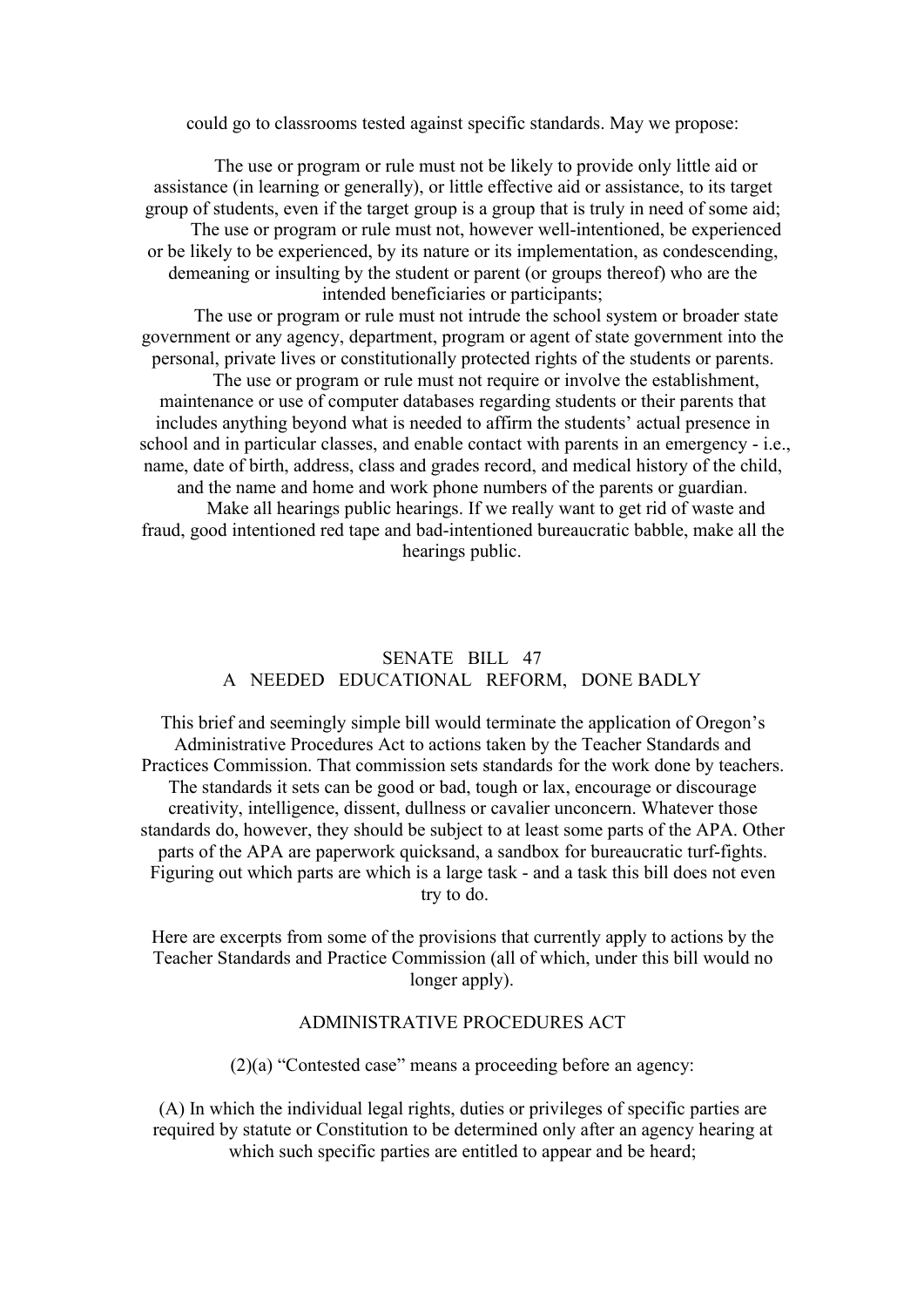(B) Where the agency has discretion to suspend or revoke a right or privilege of a person;

- (C) For the suspension, revocation or refusal to renew or issue a license where the licensee or applicant for a license demands such hearing; or
- (D) Where the agency by rule or order provides for hearings substantially of the character required by ORS 183.415, 183.425, 183.450, 183.460 and 183.470.

Comment: Goodbye the teacher's right to contest a decision by the commission?

183.325 Delegation of rulemaking authority to named officer or employee. Unless otherwise provided by law, an agency may delegate its rulemaking authority to an officer or employee within the agency.A delegation of authority under this section must be made in writing and filed with the Secretary of State before the filing of any rule adopted pursuant to the delegation.

Comment: Maybe, given the proliferation of educational red tape, losing this is good!

183.335. (1) Prior to the adoption, amendment or repeal of any rule, the agency shall give notice of its intended action:

(a) In the manner established by rule adopted by the agency under ORS 183.341 (4), which provides a reasonable opportunity for interested persons to be notified of the agency's proposed action;

- (b) In the bulletin referred to in ORS  $183.360$  at least 21 days prior to the effective date;
- (c) At least 28 days before the effective date, to persons who have requested notice pursuant to subsection (8) of this section; and

Comment: Do we really want to get rid of this?

(15) The notices required under subsections (1) and (3) of this section must be given by the agency to the following persons:

(a) If the proposed adoption, amendment or repeal results from legislation that was passed within two years before notice is given (under subsection 1 hereof)… notice shall be given to the legislator who introduced the bill that subsequently was enacted into law, and to the chair or cochairs of all committees that reported the bill out, except for those committees whose sole action on the bill was referral to another committee.

(b) If the proposed adoption, amendment or repeal does not result from legislation that was passed within two years before notice is given under subsection (1) of this section, notice shall be given to the chair or cochairs of any interim or session committee with authority over the subject matter of the rule.

Comment: Hmmmmm?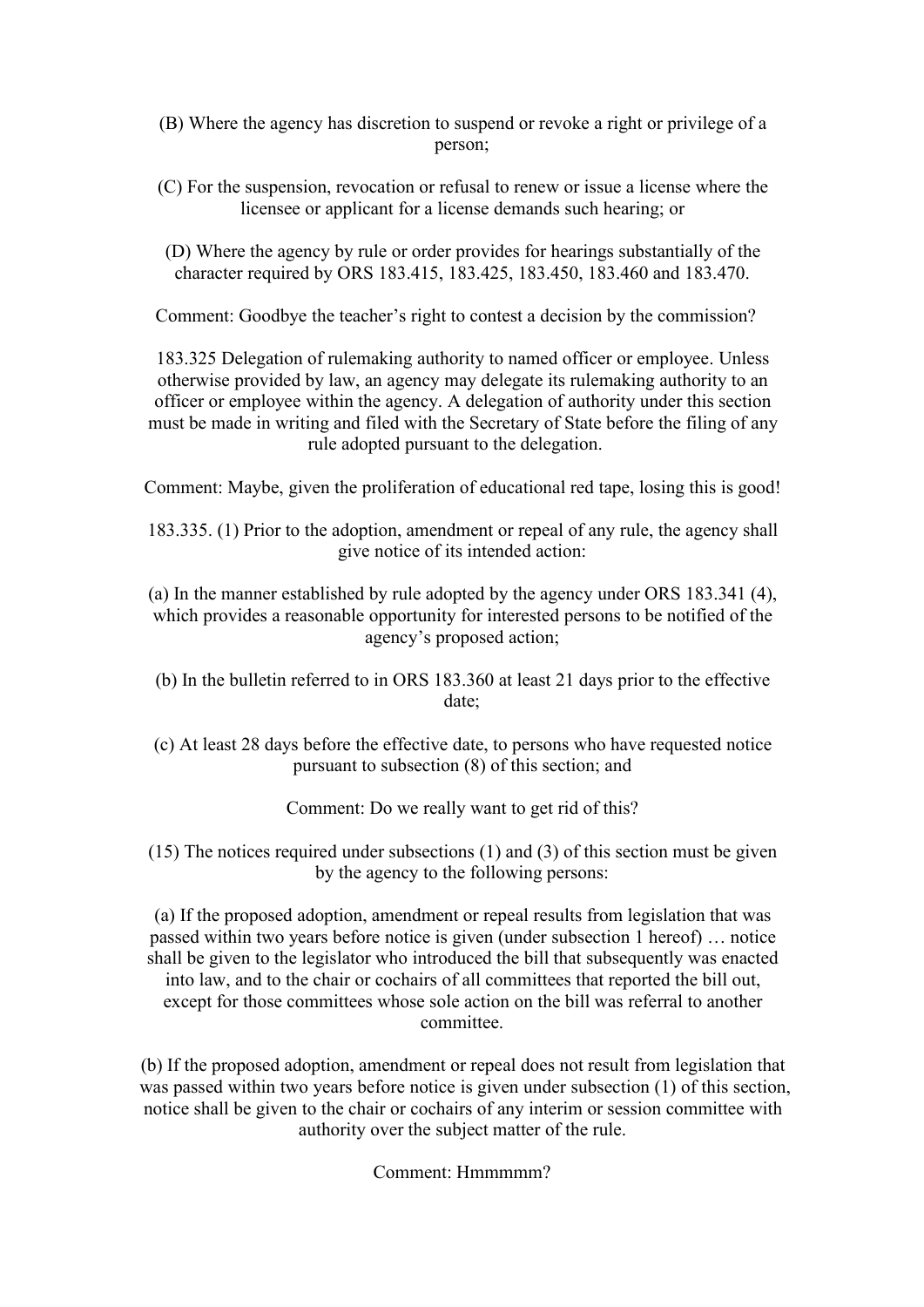#### CONCLUSION:

It would be great to cut out some of the immense red tape that swamps our schools with the ever-growing non-educational costs of delivering an education. Each ribbon of red tape may have a good reason behind it, but the totality has become a costly disaster. We need some smart policy wonk with big scissors, a vacuum cleaner and a head for cutting red-tape and cleaning bureaucratic sand-boxes and sand-bars. We need someone who respects due process and hates voodoo process, to look at the nexus of the APA and education. But this bill is lazy; it ducks the question, and sticks its head in the sand. Somebody should goose whoever wrote it. This could be a valuable initiative; let's do it right.

## SENATE BILL 64 TRESPASS FOR A GOOD CAUSE IS STILL TRESPASS

Once Upon a Time in the Wild West, the government conspired with White folks who didn't own land to take land away from Red folks - Native Americans - who did. Now this bill would in certain circumstances reverse the takings. The first was a crime against the Native Americans; this bill is, in small scale, not much better, in reverse.

Under existing law, a "person who is conducting an archaeological investigation" had to do so either with a permit on public lands orelse on private lands, and if on private lands, "with the owner's written permission." SB 64 changes that. It does three things:

- 1. It removes the requirement for written permission from the private landowner;
- 2. Gives to State Parks the authority to issue a permit for access to shall we say, trespass on - private property for archaeological purposes; and

3. Forces the State Parks Department to pay forthe consequences only if those consequences include a denial of a permit and consequent inability of the landowner to engage in certain specified conduct on his land.

We understand that the permit process will still be a public process, and one where the landowner may come and make a case against the permit. But this bill still transfers the right to decide who shall trespass on private property, in archaeological matters, from the private sphere to the public domain. This is, surely, for good scientific and tribal purposes. But what about the harm to the landowner from the trespass, and what about other harms or losses that may arise due to the state-sanctioned trespass? The bill would allow the trespass, shield the permitted archaeologist or tribe from the ordinary legal consequence of the trespass, and then restrict the circumstances where the property owner can be compensated for the harm or loss.

Why shouldn't the tribe or archaeologist ask the land owner for permission to enter the property and perhaps pay for that right, as the law stands now? What is so wrong with that? Archaeology is a good thing, and respect for tribal rights, heritage and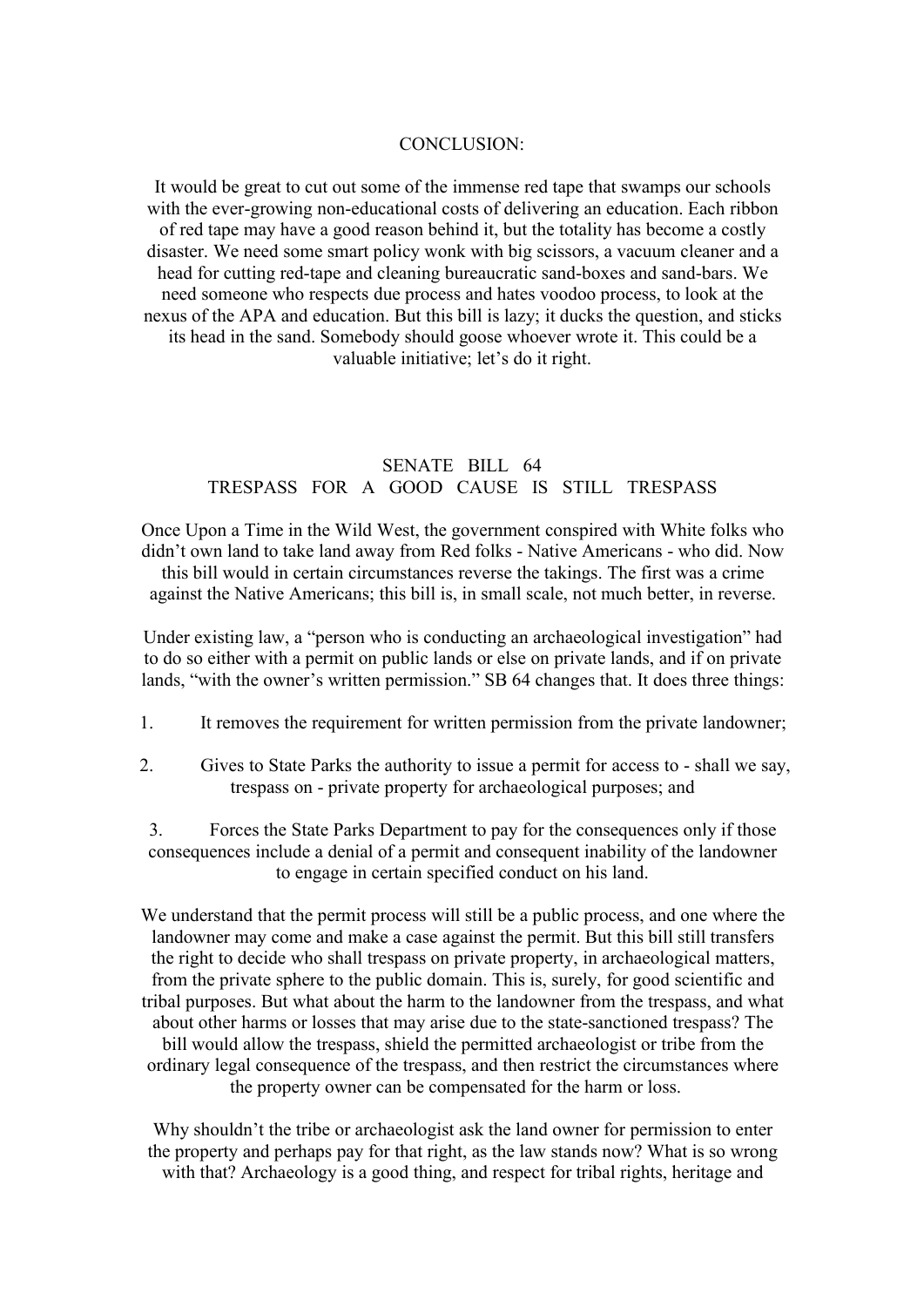remains is good, too. But currently, the market decides when and where the archaeologist or tribe may enter private property for archaeological or tribal purposes. Yes, we know that the land once upon a time all belonged to the Native Americans. We are now paying them back, in part, for the theft, by allowing tribal casinos to fleece willing gamblers of the contents of their pockets. Surely, some degree of justice is being done through this device - but it is not being done upon unwilling parties who have not volunteered for the fleecing. Current landowners are not the ones who did the crimes against the Native Americans a century or so ago, and it seems unwarranted to authorize, through the state, new crimes against those innocent landowners.

# SENATE BILL 71 A GOOD BILL, ON TRACK, BUT IT MISSES A COUPLE STOPS

We understand that Governor Kulongoski has made improving our transportation network a priority, and that this year's focus will be on multi-modal transportation. We support that. This bill will clearly be a centerpiece of that effort. It's a good bill, on track, but it misses a few stops. The following may be only housekeeping points, but they may not be merely housekeeping.

Section 3 (3) states that the Oregon Transportation Commission shall allocate at least 10 percent of the monies this bill would generate to "aeronautic and airport projects; marine and port projects; rail projects; and public transit projects." What about projects that are, indeed, multimodal? If a project links, say the Port of Newport to the Port of Toledo and through that, the Port of Newport to railheads in Toledo, is that a port project or a rail project? How are the funds allocated to such a project to be deemed under this provision? And, if it depends on barges to connect Newport and Toledo, as has been suggested, is it a marine project? Not clear. There should be some - brief - statement authorizing the OTC to divide an allocation on a proportionate basis between its constituent elements for this sub-section. We could avoid later problems by clarifying this point in the bill now.

Section 4 (3)(d) notes the possibility that a project's "applicants and sponsors" might not be able to provide more than 20 percent of the cost of a proposed project, and asks for a determination whether that inability "is due to economic distress in the area that would be helped" by a proposed project. It is left unclear, however, what the results of a finding of such economic distress might be. Since Section 3(2)(b) allows for funding of "more than 80 percent of the total cost" of a project anyway, the determination of economic distress impairing local financing seems pointless.

We should not let a good bill get delayed or derailed after passage by some nit-picking lawsuit that forces a court to pick its way through these nits. Lets clean-up SB 71 before it passes, so it can remove some red lights on our economic development road, give us full steam ahead, help our state's economic take-off, and etc. Add what metaphor you like, but lets make sure the semaphore is a clean green.